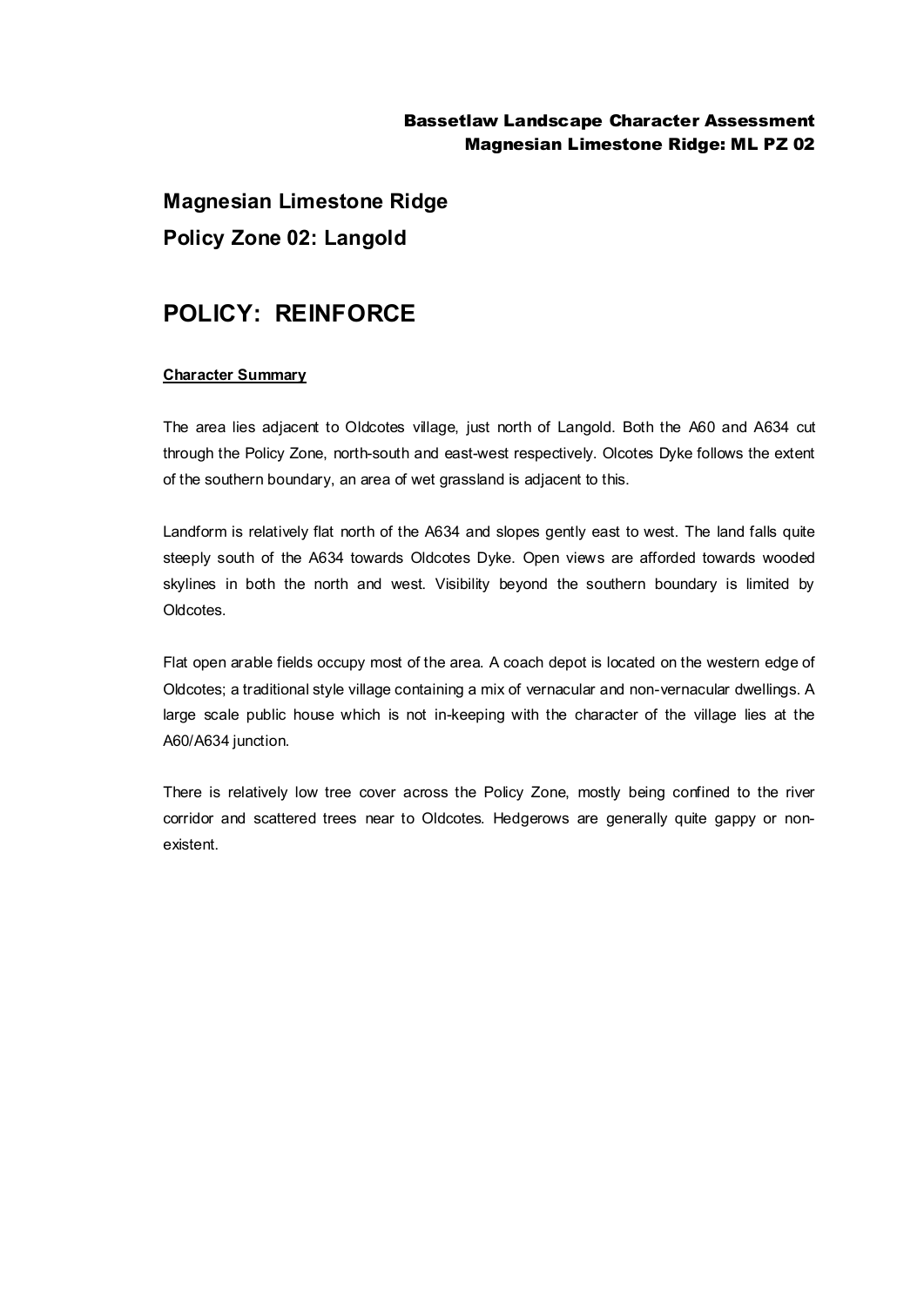### **Magnesian Limestone Ridge – Policy Zone 02: Langold**

| <b>PHOTOGRAPH</b>                                                                                                                                                                                                                                                                                                                                                                                                                                                                                                                                                                                                                                                                                                                                                                                                                                                                                   | <b>CONTEXT</b>              |                                                     |                                           |                              |  |
|-----------------------------------------------------------------------------------------------------------------------------------------------------------------------------------------------------------------------------------------------------------------------------------------------------------------------------------------------------------------------------------------------------------------------------------------------------------------------------------------------------------------------------------------------------------------------------------------------------------------------------------------------------------------------------------------------------------------------------------------------------------------------------------------------------------------------------------------------------------------------------------------------------|-----------------------------|-----------------------------------------------------|-------------------------------------------|------------------------------|--|
|                                                                                                                                                                                                                                                                                                                                                                                                                                                                                                                                                                                                                                                                                                                                                                                                                                                                                                     |                             | Policy Zone: ML PZ 02<br>Land Cover Parcel[s]: ML02 |                                           |                              |  |
|                                                                                                                                                                                                                                                                                                                                                                                                                                                                                                                                                                                                                                                                                                                                                                                                                                                                                                     |                             | Condition                                           |                                           |                              |  |
|                                                                                                                                                                                                                                                                                                                                                                                                                                                                                                                                                                                                                                                                                                                                                                                                                                                                                                     | Good                        | <b>REINFORCE</b>                                    | <b>CONSERVE &amp;</b><br><b>REINFORCE</b> | CONSERVE                     |  |
|                                                                                                                                                                                                                                                                                                                                                                                                                                                                                                                                                                                                                                                                                                                                                                                                                                                                                                     | Moderate                    | <b>CREATE &amp;</b><br><b>REINFORCE</b>             | CONSERVE &<br>CREATE                      | CONSERVE &<br><b>RESTORE</b> |  |
|                                                                                                                                                                                                                                                                                                                                                                                                                                                                                                                                                                                                                                                                                                                                                                                                                                                                                                     | Poor                        | CREATE                                              | <b>RESTORE &amp;</b><br>CREATE            | <b>RESTORE</b>               |  |
| <b>CHARACTERISTIC FEATURES</b>                                                                                                                                                                                                                                                                                                                                                                                                                                                                                                                                                                                                                                                                                                                                                                                                                                                                      |                             | Low                                                 | Moderate                                  | High                         |  |
| Intensive large scale arable farmland.<br>٠<br>Small scale pastoral farmland.                                                                                                                                                                                                                                                                                                                                                                                                                                                                                                                                                                                                                                                                                                                                                                                                                       |                             |                                                     |                                           |                              |  |
| ٠<br>Oldcotes village - a mix of architectural styles including some traditional red<br>٠                                                                                                                                                                                                                                                                                                                                                                                                                                                                                                                                                                                                                                                                                                                                                                                                           |                             |                                                     | Sensitivity                               |                              |  |
| brick/stone construction.<br>Landscape fragmented by roads.<br>٠                                                                                                                                                                                                                                                                                                                                                                                                                                                                                                                                                                                                                                                                                                                                                                                                                                    |                             |                                                     |                                           |                              |  |
|                                                                                                                                                                                                                                                                                                                                                                                                                                                                                                                                                                                                                                                                                                                                                                                                                                                                                                     |                             |                                                     |                                           |                              |  |
| <b>LANDSCAPE ANALYSIS</b>                                                                                                                                                                                                                                                                                                                                                                                                                                                                                                                                                                                                                                                                                                                                                                                                                                                                           | <b>SUMMARY OF ANALYSIS</b>  |                                                     |                                           |                              |  |
| Condition                                                                                                                                                                                                                                                                                                                                                                                                                                                                                                                                                                                                                                                                                                                                                                                                                                                                                           | <b>Condition</b>            |                                                     |                                           | Good                         |  |
| The landscape condition is good. There is a coherent pattern of elements with few<br>detracting features; the A60 and A34 cross the area north-south and east-west<br>respectively, Oldcotes lies in the south-east corner and a coach depot is located at the<br>western end of the A634. Overall this equates to a visually unified area.<br>Much of the historic field pattern is lost, existing internal hedgerows are poor and<br>gappy, though those aligning the A60/A634 are generally intact. Arable farmland is the<br>major land use with some pasture in the south. Buildings are mostly contained within<br>the village of Oldcotes and include a mix of vernacular and non-vernacular styles. The<br>public house at the A60/A634 junction appears out of proportion with the rest of the<br>village and is not characteristic of the area. The coach depot is an incongruous feature | Pattern of Elements:        |                                                     | Coherent                                  |                              |  |
|                                                                                                                                                                                                                                                                                                                                                                                                                                                                                                                                                                                                                                                                                                                                                                                                                                                                                                     | Detracting Features:<br>Few |                                                     |                                           |                              |  |
|                                                                                                                                                                                                                                                                                                                                                                                                                                                                                                                                                                                                                                                                                                                                                                                                                                                                                                     | Visual Unity:               |                                                     | Unified                                   |                              |  |
|                                                                                                                                                                                                                                                                                                                                                                                                                                                                                                                                                                                                                                                                                                                                                                                                                                                                                                     | Ecological Integrity:       |                                                     | Weak                                      |                              |  |
|                                                                                                                                                                                                                                                                                                                                                                                                                                                                                                                                                                                                                                                                                                                                                                                                                                                                                                     |                             | Cultural Integrity:<br>Good                         |                                           |                              |  |
|                                                                                                                                                                                                                                                                                                                                                                                                                                                                                                                                                                                                                                                                                                                                                                                                                                                                                                     | Functional Integrity:       |                                                     | Coherent                                  |                              |  |
| on the fringe of the Policy Zone. Overall the cultural integrity is considered good.                                                                                                                                                                                                                                                                                                                                                                                                                                                                                                                                                                                                                                                                                                                                                                                                                |                             |                                                     |                                           |                              |  |
| There are no SINCs or other ecological designations within the area. Tree cover is<br>relatively low being limited to Oldcotes Dyke which follows the southern boundary, and<br>scattered deciduous trees near to Oldcotes, ranging from semi-mature to mature.<br>There is also a margin of wet grassland adjacent to the river. The ecological integrity is<br>defined as weak which overall gives a coherent habitat for wildlife/functional integrity.<br>A visually unified area with a coherent functional integrity leads to a good landscape<br>condition.                                                                                                                                                                                                                                                                                                                                  |                             |                                                     |                                           |                              |  |
| <b>Sensitivity</b>                                                                                                                                                                                                                                                                                                                                                                                                                                                                                                                                                                                                                                                                                                                                                                                                                                                                                  | Sensitivity                 |                                                     |                                           | Low                          |  |
| Features which give the area local distinctiveness are <b>characteristic</b> of the Magnesian<br>Limestone region and the continuity/time depth is historic [post 1600] giving a<br>moderate sense of place.                                                                                                                                                                                                                                                                                                                                                                                                                                                                                                                                                                                                                                                                                        | Distinctiveness:            |                                                     | Characteristic                            |                              |  |
|                                                                                                                                                                                                                                                                                                                                                                                                                                                                                                                                                                                                                                                                                                                                                                                                                                                                                                     | Continuity:                 |                                                     | Historic                                  |                              |  |
| The scale of landform has been assessed as <b>insignificant</b> and visibility is considered<br>low although there are some open views towards wooded skylines in the north and<br>west, views to the south are restricted by Oldcotes village. A moderate sense of place<br>with low visibility equates to low landscape sensitivity overall.                                                                                                                                                                                                                                                                                                                                                                                                                                                                                                                                                      | Sense of Place:             |                                                     | Moderate                                  |                              |  |
|                                                                                                                                                                                                                                                                                                                                                                                                                                                                                                                                                                                                                                                                                                                                                                                                                                                                                                     | Landform:                   |                                                     | Insignificant                             |                              |  |
|                                                                                                                                                                                                                                                                                                                                                                                                                                                                                                                                                                                                                                                                                                                                                                                                                                                                                                     |                             | <b>Extent of Tree Cover</b><br>Intermittent         |                                           |                              |  |
|                                                                                                                                                                                                                                                                                                                                                                                                                                                                                                                                                                                                                                                                                                                                                                                                                                                                                                     | Visibility:                 |                                                     | Low                                       |                              |  |
| <b>LANDSCAPE ACTIONS</b>                                                                                                                                                                                                                                                                                                                                                                                                                                                                                                                                                                                                                                                                                                                                                                                                                                                                            |                             |                                                     |                                           |                              |  |
| Reinforce<br>Landscape Features                                                                                                                                                                                                                                                                                                                                                                                                                                                                                                                                                                                                                                                                                                                                                                                                                                                                     |                             |                                                     |                                           |                              |  |

- · **Reinforce** hedgerows where these are gappy and in poor condition, particularly along roadsides. Seek opportunities to recreate historic field boundaries where these have been lost and to introduce hedgerow trees.
- · **Reinforce** and strengthen the continuity of ecological diversity of the river corridor [Oldcotes Dyke].
- Seek opportunities to restore arable land to pasture.
- · Enhance and **reinforce** visual unity through appropriate small scale tree and woodland planting.

#### *Built Features*

- · Create woodland to contain and soften built development, preferably in advance of new development.
- · Conserve and **reinforce** the rural character of the landscape by concentrating new development around existing settlements of Oldcotes and Langold.
- · **Conserve** the traditional architectural style and **reinforce** this in new development.